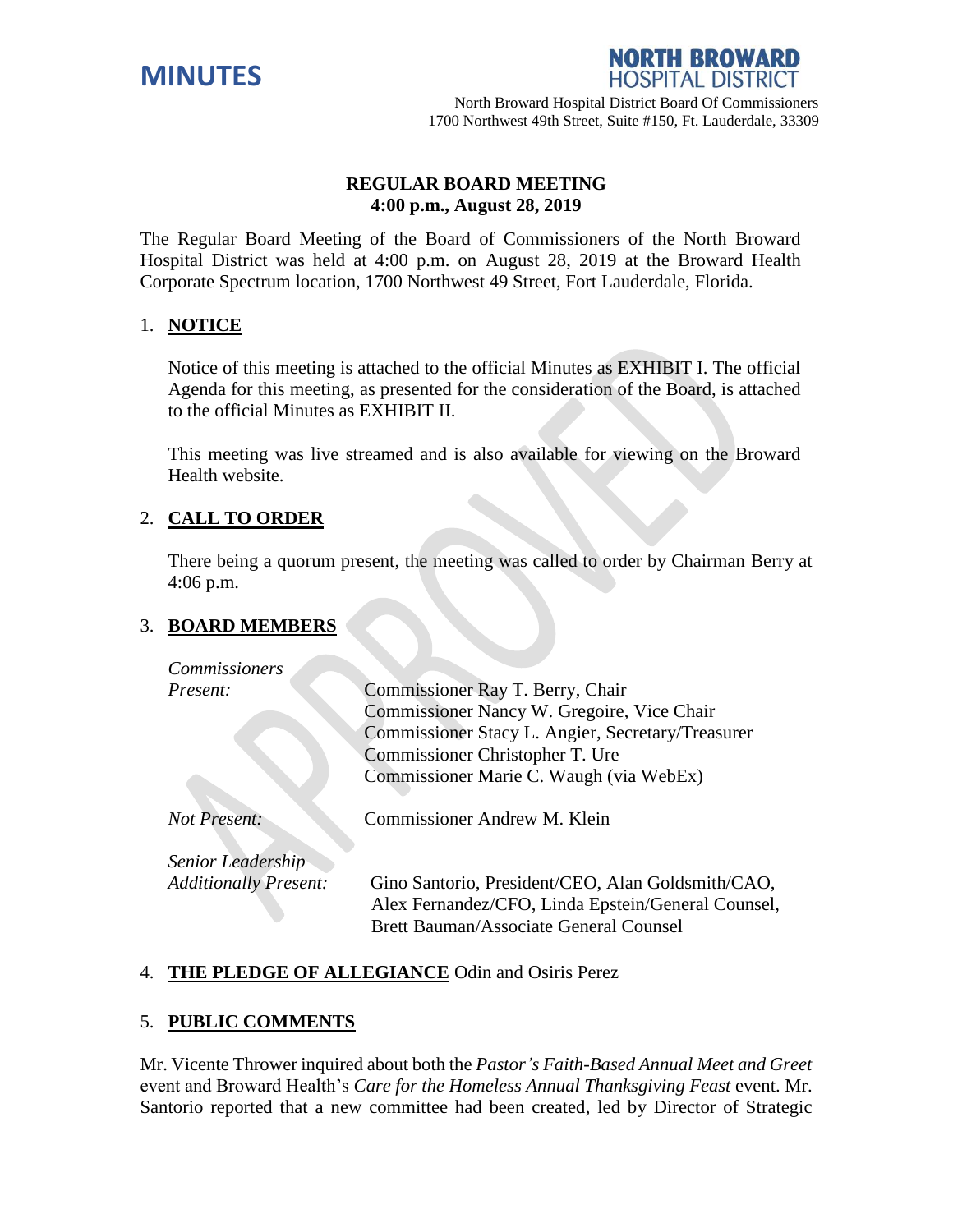



Operations and Community Affairs, Vince Johnson. He also reported Mr. Johnson would be reaching out to members of the community to discuss upcoming events.

# 6. **BROWARD HEALTH BYLAWS**

Ms. Epstein spoke to legal matters in support of the Adoption of Proposed Bylaws and Codified Resolutions vote that took place at the Regular Board Meeting on July 31, 2019. Discussion ensued between commissioners, who were also in support of said vote.

### 7. **BOARD OFFICER ELECTIONS**

Chairman Berry recommended the election of officers' vote be retaken.

**MOTION** It was *moved* by Commissioner Angier, *seconded* by Commissioner Gregoire, to:

## **NOMINATE COMMISSIONER RAY BERRY AS CHAIRMAN OF THE NORTH BROWARD HOSPITAL DISTRICT'S BOARD OF COMMISSIONERS.**

Motion *carried* unanimously.

**MOTION** It was *moved* by Commissioner Angier, *seconded* by Commissioner Ure, to:

## **NOMINATE COMMISSIONER NANCY GREGOIRE AS VICE CHAIR OF THE NORTH BROWARD HOSPITAL DISTRICT'S BOARD OF COMMISSIONERS.**

Motion *carried* unanimously.

**MOTION** It was *moved* by Commissioner Gregoire, *seconded* by Commissioner Ure, to:

## **NOMINATE COMMISSIONER STACY ANGIER AS SECRETARY / TREASURER OF THE NORTH BROWARD HOSPITAL DISTRICT'S BOARD OF COMMISSIONERS.**

Motion *carried* unanimously.

#### 8. **COMMITTEE ASSIGNMENTS**

**MOTION** It was *moved* by Commissioner Ure, *seconded* by Commissioner Angier, that:

**COMMITTEE ASSIGNMENTS REMAIN THE SAME AND THAT THE COMMITTEE CHAIRS BE SELECTED BY RESPECTIVE COMMITTEE MEMBERS AT THE PROCEEDING COMMITTEE MEETING.**

Motion *carried* unanimously.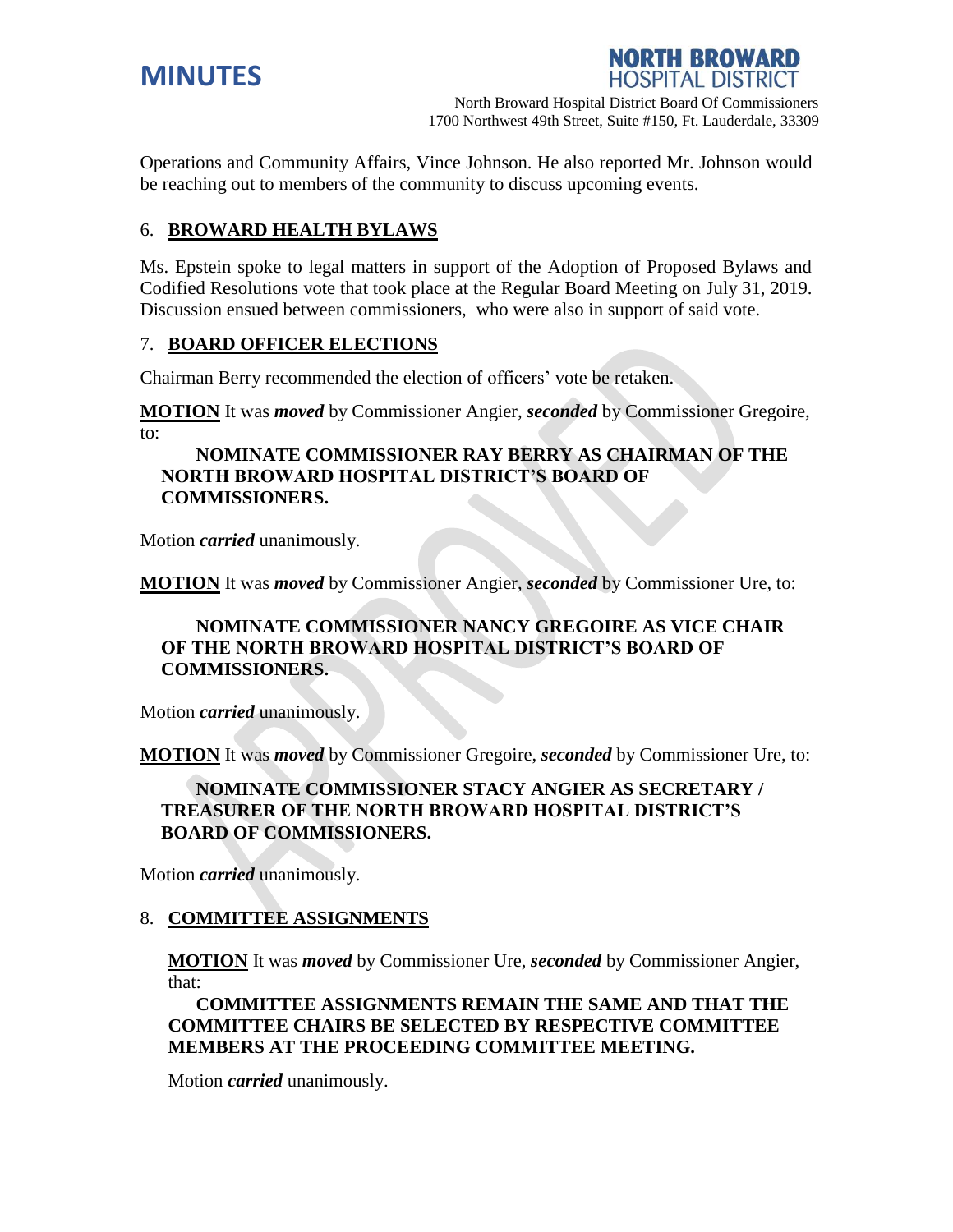

NORTH BROWARD

### 9. **APPROVAL OF MINUTES**

9.1. Approve July 31, 2019 Regular Board Meeting minutes

**MOTION** It was *moved* by Commissioner Gregoire, *seconded* by Commissioner Angier, to:

#### **APPROVE THE JULY 31, 2019 REGULAR BOARD MEETING MINUTES.**

Motion *carried* unanimously.

#### 10. **MEDICAL STAFF CREDENTIALING** – Dr. Andrew Ta

| 10.1.) Broward Health North          | 10.3.) Broward Health Coral Springs  |
|--------------------------------------|--------------------------------------|
| 10.2.) Broward Health Imperial Point | 10.4.) Broward Health Medical Center |

**MOTION** It was *moved* by Commissioner Angier, *seconded* by Commissioner Gregoire to:

### **ADOPT PROPOSED MEDICAL STAFF CREDENTIALING ITEMS (#10.1.) THROUGH (#10.4.).**

Motion *carried* unanimously.

#### 11. **CHIEF MEDICAL STAFF UPDATES** (11.1.-11.4.)

Medical staff updates were given by Dr. Lehr for Broward Health North, Dr. Jensen for Broward Health Imperial Point, Dr. Penate for Broward Health Coral Springs and Dr. Morrison for Broward Health Medical Center. Said reports highlighted each of the facilities' objectives, events and awards received over the past month.

\* Coral Springs CEO, Jared Smith, introduced the Boccard family in honor of Ms. Lisa Boccard who recently passed of Cancer. A video was shared, followed by a standing ovation in her memory.

\* Commissioner Waugh announced that she would take a leave of absence for approximately one hour.

#### 12. **DISTINGUISHED PHYSICIAN AWARD**

Dr. Jensen recognized Dr. Richmond Estacio and awarded him with the Distinguished Physician Award.

#### 13. **PRESENTATIONS**

13.1 President/CEO Update, Gino Santorio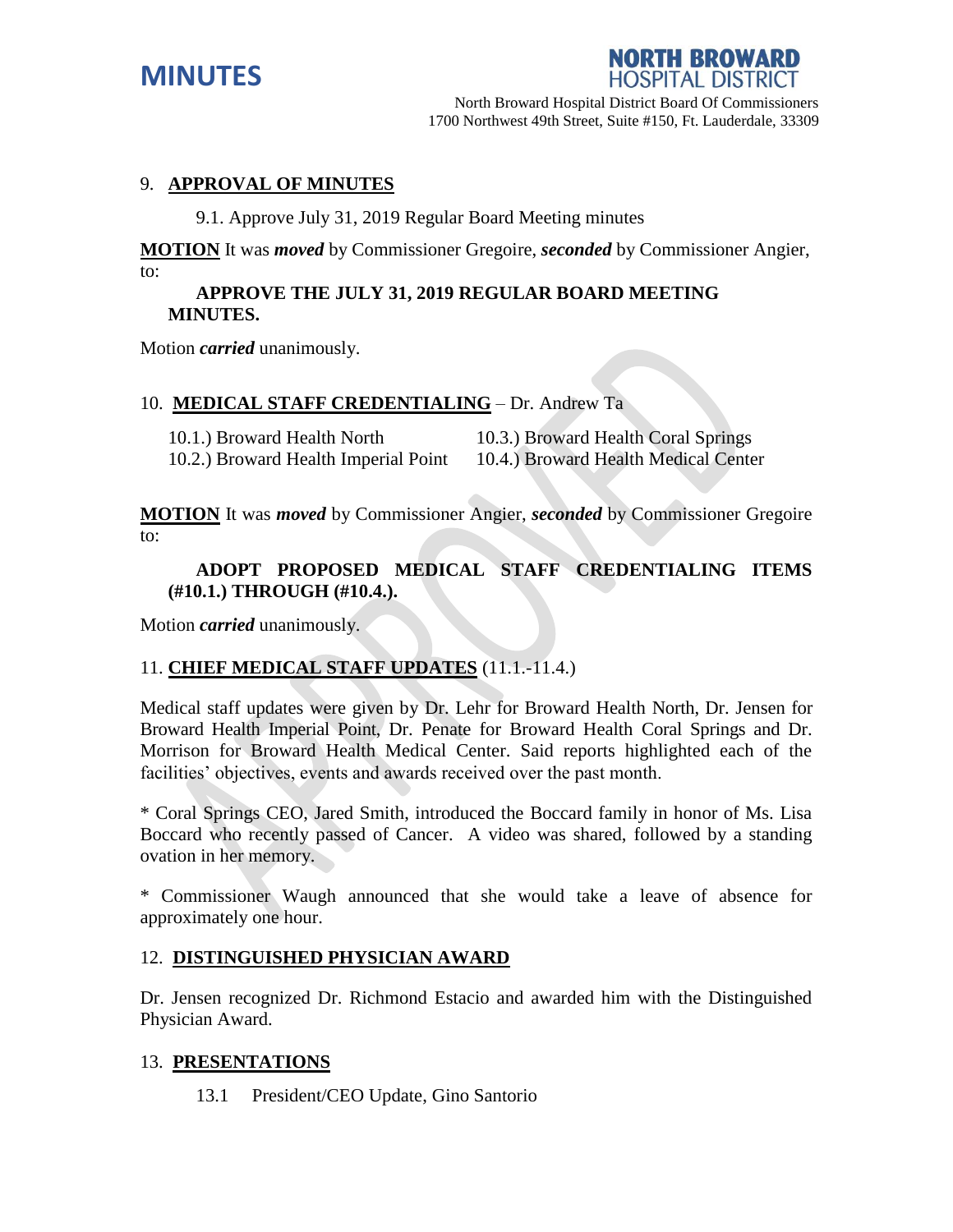



Mr. Santorio presented his full monthly report highlighting the five pillars of the organization and progress at each of the facilities.

15.1 Recommendation to appoint Heather Havericak to SVP, Chief Executive Officer for Broward Health Medical Center

Mr. Goldsmith and Mr. Santorio recognized Ms. Heather Havericak for her achievements during her time as Acting CEO and announced her appointment as the Permanent Chief Executive Officer for Broward Health Medical Center.

Ms. Havericak spoke to her background and thanked staff, board members and leadership for their continued support.

No action necessary on item 15.1.

**MOTION** It was *moved* by Commissioner Gregoire, *seconded* by Commissioner Angier, that:

# **THE CONSENT AGENDA ITEMS (14.1) THROUGH (14.11) BE HEARD BEFORE ITEM 13.2. BOARD EDUCATIONAL COMPLIANCE ARRANGEMENTS TRAINING.**

Motion *carried* unanimously.

#### 14. **CONSENT AGENDA**

- 14.1. BH Contract Extension for Current Settlements in Process, JLA **Associates**
- 14.2. BHMC and BHCS, Infant Security Tagging System, Sole Source
- 14.3. Systemwide, Lease for Hematology Lab Equipment, STAGO
- 14.4. BHMC, Legacy Waiver, Roche Diagnostics
- 14.5. Strategic Analysis, Real Estate Strategies Inc.
- 14.6. BHC, Approve Agreement for Hospice and Palliative Care Services, Dr. Codada
- 14.7. BHMC and Salah Foundation, Pediatric & Adult Ophthalmology On Call Concurrent Services
- 14.8. Children's Diagnostic & Treatment Center, Extend Employment Contract, Dr.Rojas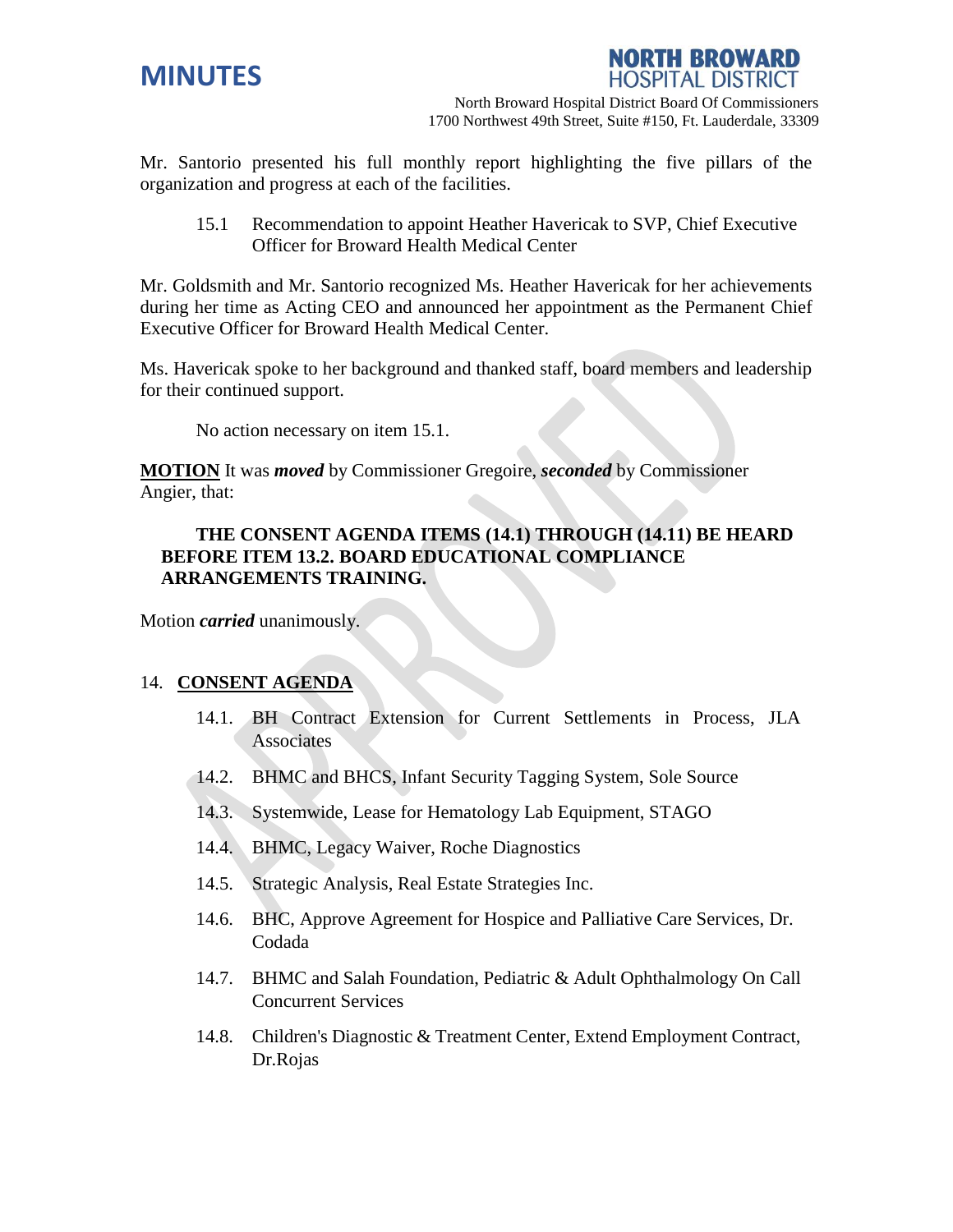



- 14.9. BHIP and BHN, Establishment of Intensivist Services, GPA Specialty Care, LLC and NuView Telehealth, LLC.
- 14.10. GA-004-285 Deficit Reduction
- 14.11. GA-004-345 Monitoring and Auditing

**MOTION** It was *moved* by Commissioner Ure, *seconded* by Commissioner Angier, that:

## **ITEMS (14.1) THROUGH (14.11) ON THE CONSENT AGENDA BE APPROVED.**

Motion *carried* unanimously.

\* Meeting went into recess at 5:48 pm and reconvened at 6:12 pm.

\* Commissioner Waugh rejoined the meeting via WebEx at 6:20 pm.

13.2 Board Educational Compliance Arrangements Training

Mr. Brian Kozik, Chief Compliance Officer, presented the board with a Compliance Arrangements Training.

#### 15. **DISCUSSION AGENDA**

15.2. Resolution to approve CFO to open an account with JP Morgan as directed by the Board of Commissioners of the North Broward Hospital District

**MOTION** It was *moved* by Commissioner Gregoire, *seconded* by Commissioner Angier, that:

### **RESOLUTION FY20-02 (ATTACHED HERETO AND INCORPORATED HEREIN BY REFERENCE) BE APPROVED.**

Motion *carried* unanimously.

15.3. Discussion of Board Representation at Public Events, Process, Payment and Approval

Chairman Berry asked that item 15.3. be postponed and requested Secretary/Treasurer Angier take the lead on the item once staff had a chance to explore options and bring back recommendations. Discussion would be brought back to a future Governance Committee meeting.

No action taken.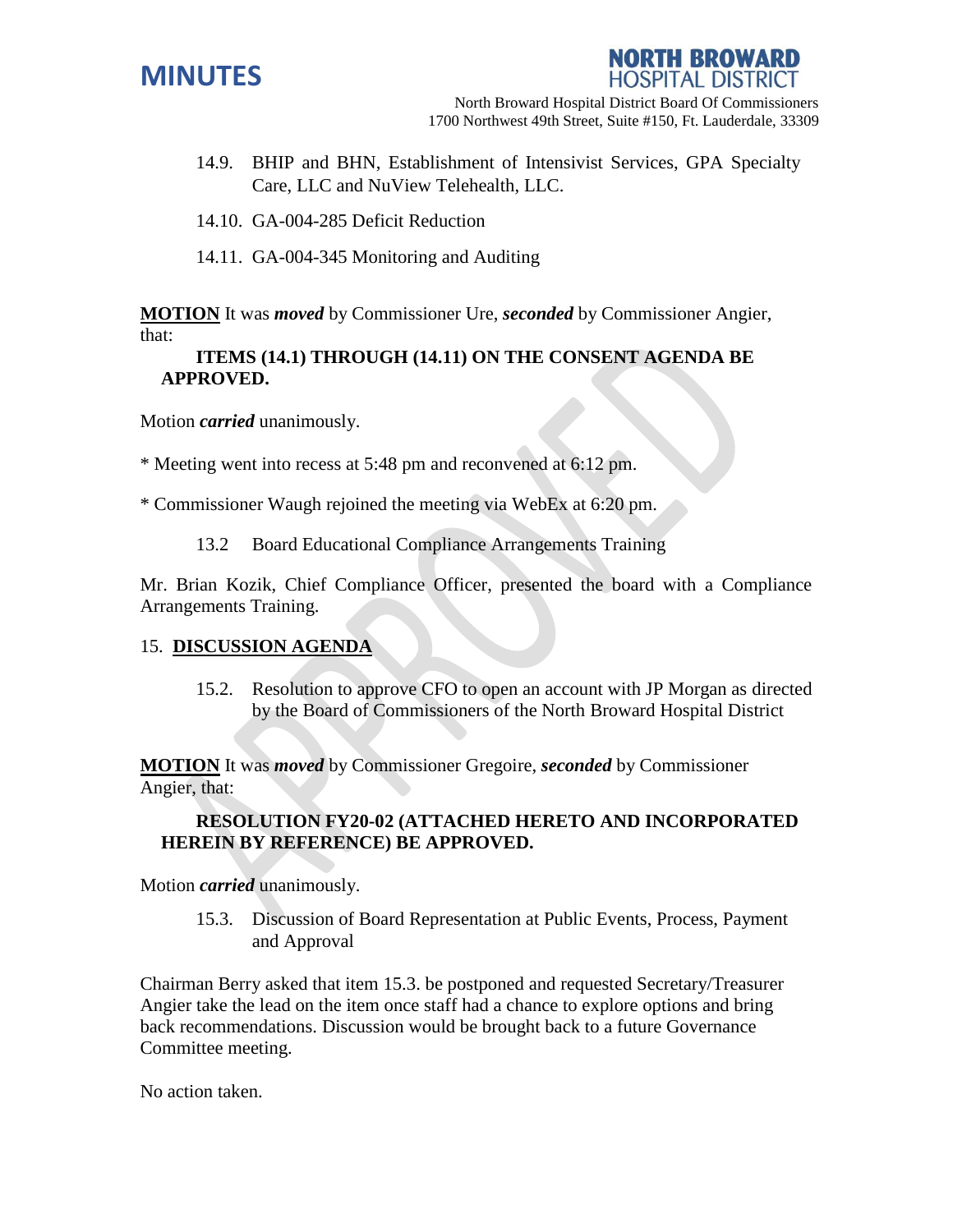



15.4. Appointment of the Board of Directors of Broward Health ACO, Services, Inc.

**MOTION** It was *moved* by Commissioner Gregoire, *seconded* by Commissioner Angier, to:

#### **APPROVE PROPOSED APPOINTMENTS OF THE BOARD OF DIRECTORS OF BROWARD HEALTH'S ACO SERVICES, INC.**

Motion *carried* unanimously.

\* Commissioner Waugh joined the meeting in person at 6:45 p.m.

# 16. **COMMENTS BY COMMISSIONERS**

Closing comments were given by the Board.

# 17. **NEXT REGULAR BOARD MEETING**

Next regularly scheduled Board of Commissioner's meeting will be held on September 25, 2019 at 3:00 p.m. at the Broward Health Corporate Office, Spectrum site, Suite 150, 1700 Northwest 49th Street, Ft. Lauderdale, Florida, 33309.

# 18. **ADJOURNMENT** 6:50 pm

**MOTION** It was *moved* by Commissioner Ure, *seconded* by Commissioner Angier, that:

# **THE REGULAR BOARD MEETING BE ADJOURNED.**

Motion *carried* unanimously.

Respectfully submitted, Commissioner Stacy L. Angier, Secretary/Treasurer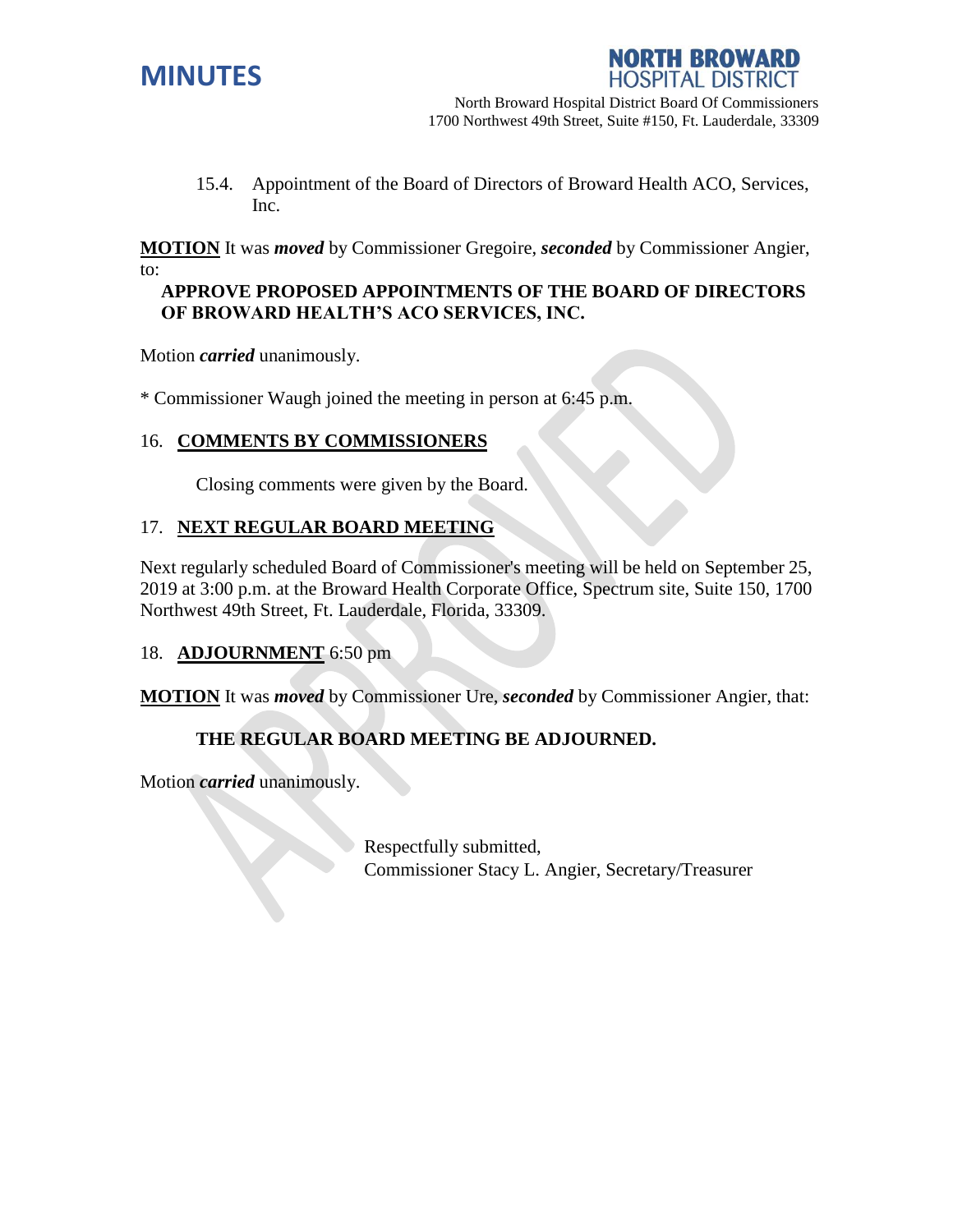



## **RESOLUTION FY20-02**

#### **RESOLUTION AUTHORIZING INVESTMENT IN J.P. MORGAN FUNDS**

WHEREAS, the Board of Commissioners (the "Board") of the North Broward Hospital District (the "District") has determined that it is in the best interest of the District submit an application to, open and invest in one or more investment funds (the "I.P. Morgan Funds") managed by subsidiaries of JPMorgan Chase & Co. ("JPMorgan").

NOW, THEREFORE, BE IT RESOLVED, by the Board that:

- **1.** The Senior Vice President and Chief Financial Officer of the District (the "CFO") is hereby authorized and empowered to, in the name of, and on behalf of, the District, submit an Institutional Account Application (the "Application") for one or more J.P. Morgan Funds and invest in one or more J.P. Morgan Funds as he deems proper for, in the name of, and on behalf of, the District, and to make arrangements for the administration of such J.P. Morgan Funds.
- **2.** The CFO is hereby authorized and empowered to, in the name of, and on behalf of, the District, give instructions to purchase, exchange, redeem and transfer shares of the J.P. Morgan Funds (the "Shares") in the name of the District and the CFO is authorized to give other instructions regarding the Shares, including, without limitation, instructions to change (a) the bank account previously designated to receive the proceeds of redemptions of Shares, (b) the list of officers authorized to give instructions regarding the Shares and (c) other information in the Application completed and signed on behalf of the District to establish an account or accounts for the District in connection with the J.P. Morgan Funds.
- **3.** The CFO and the Secretary/Treasurer of the Board are each authorized and empowered, in the name of, and on behalf of, the District, to execute and deliver any incumbency certificate requested or required by JPMorgan or its subsidiaries, including J.P. Morgan Institutional Investments Inc. ("[PMII"), in connection with the Application.
- **4.** The CFO is authorized to prepare, execute, deliver and file, as appropriate, any and all documents, in such form as the CFO shall approve, the execution, delivery or filing by the CFO to be conclusive evidence of such approval, and to take all such further action as the CFO considers necessary or desirable, to carry out the purposes and intent of the foregoing resolutions.
- **5.** The foregoing resolution and the authority thereby conferred shall remain in full force and effect until written notice of revocation or modification shall be received by JPMorgan or JPMII; that the CFO and the Secretary/Treasurer of the Board are hereby authorized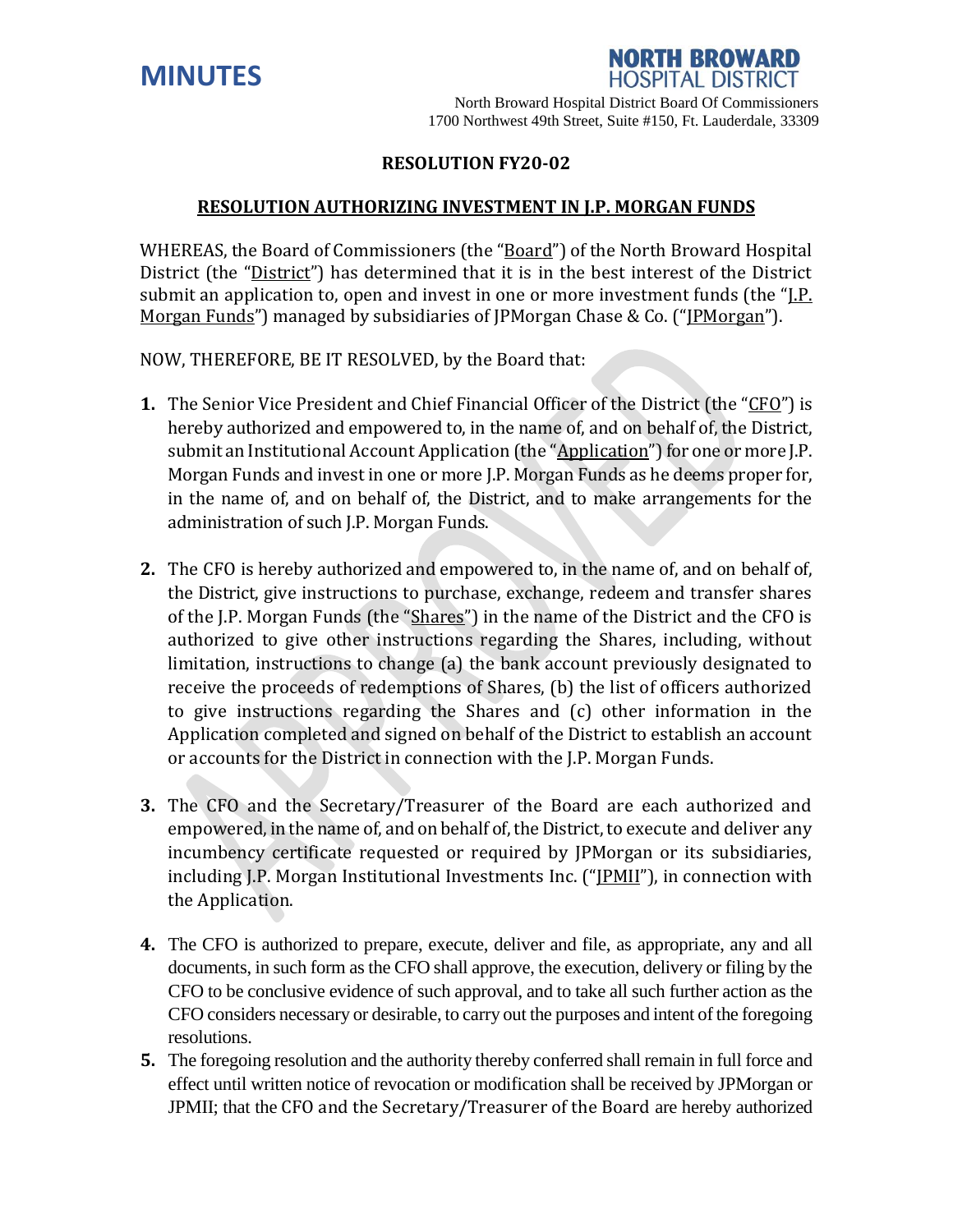



1700 Northwest 49th Street, Suite #150, Ft. Lauderdale, 33309

and directed to certify to JPMorgan or JPMII the foregoing resolution, the names of the officers and their respective designees, any changes from time to time in said officers or designees and specimens of their respective signatures; and that JPMorgan may conclusively assume that the persons at any time so certified to it continue as such until receipt by JPMorgan or JPMII of written notice to the contrary.

**6.** This Resolution hereby supersedes, amends, replaces, and repeals any previous conflicting resolution, policy, or policies.